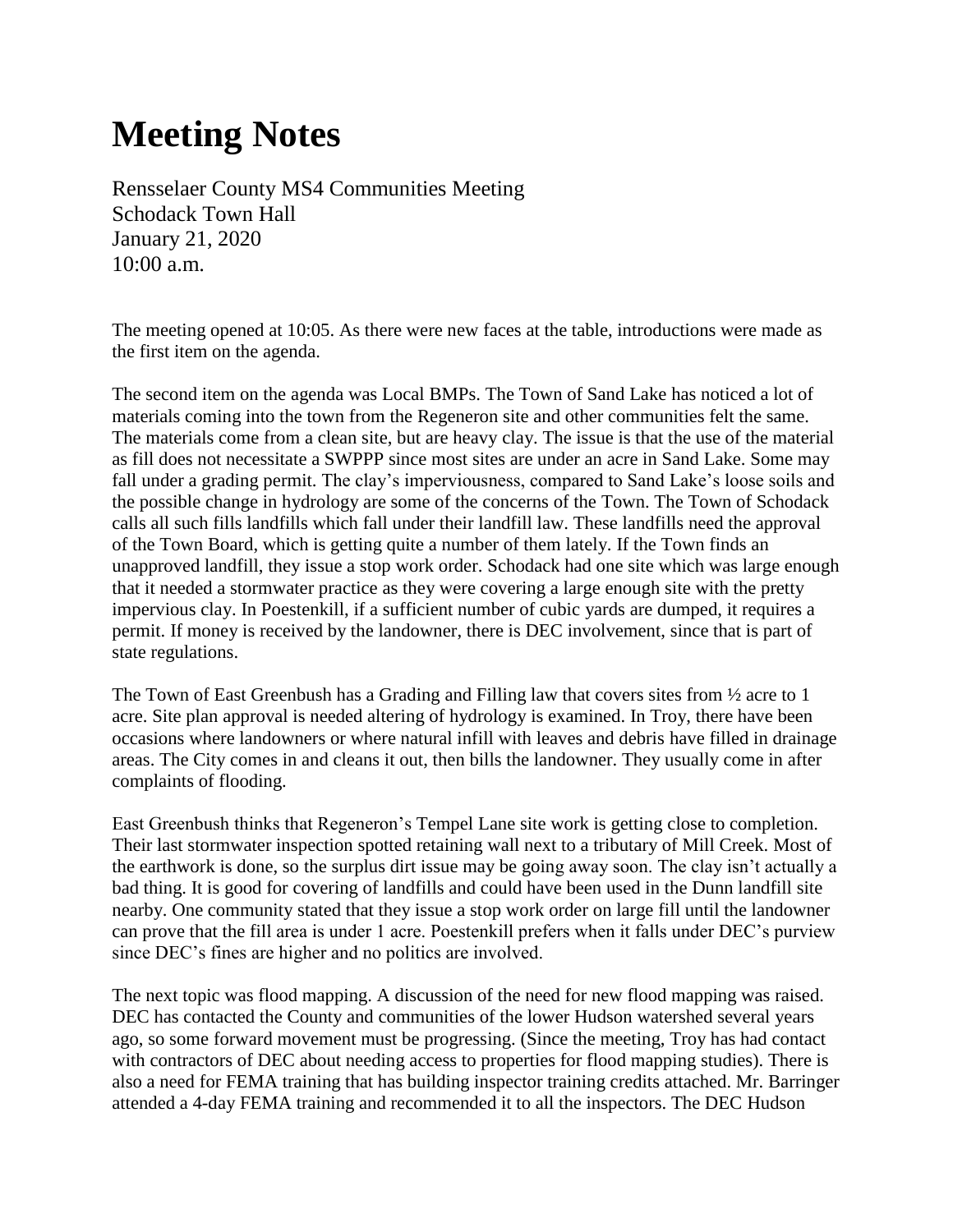Valley Natural Resource Mapper training held in December was recommended. The DEC Hudson Valley Natural Resource Mapper provides a lot of information.

Ms. Barrie stated that the NOIs are significantly backed up due to loss of staff. Dave Gaspar has been pulled into reviewing them as the reviewer had to suddenly retire. Although folks have documentation stating that DEC has received their NOI, there is no permit coverage until the NOI is deemed complete. The acknowledgement letter and number is needed before any disturbance is allowed. The new draft MS4 permit may be coming out in late Spring/Summer. The new Construction permit should be coming out soon (notice received when typing these notes).

The discussion then went to fees for SWPPP review and filing. Schodack asks their consultant for an estimate of costs needed for SWPPP review and inspection. The funds are then placed in an escrow account. For SWPPP inspections, a certain amount of inspections are considered. If costs go over, the Town requests more funds to be put into escrow. Schodack's MS4 budget is \$48,000. The Schodack MS4 budget is allocated between general MS4 duties and consultant on call for various issues, annual reporting, measurable goal setting and tracking, documentation of meetings and MCM4 inspections, reports, and notices to operators. Also included is the preparation of Standard Operating Procedures (SOPs) which takes the written procedures for the SWMP and expands on these with a focus on Municipal Good House Keeping practices. For example how to manage catch basin replacement to minimize potential impacts to stormwater. No attendees had filing or application fees for SWPPPs. Poestenkill had their drainage district escrow. East Greenbush would like a filing fee. They need to visit all the BMPs every three years. They spend a lot of time on old project and practices. They are looking at including stormwater in their next GEIS update.

A discussion of the requirement of a specific budget line for MS4s ensued. The budget was in the original permit. Ms. Barrie was going to research the requirement (see below). There will be a need for 2 hour training for MS4 Coordinators under the new permit. North Greenbush's EPA Audit report is not out yet. Mr. Koziol stated that the review of North Greenbush's Local Law was generally found to be equivalent to the Model, but he recommended to them for inclusion of more of the Model Local Law language. Under the new permit, local laws are likely going to need to be updated.

The next meeting will be on March 17, 2020 at 10 AM in Conference Room C, Fifth Floor in the County Office Building.

### **From Mary Barrie January 22, 2020**

Hi Linda,

As a follow up to yesterday's meeting below is language from the current permit for SWMP plan inclusion.

## **Budget Question**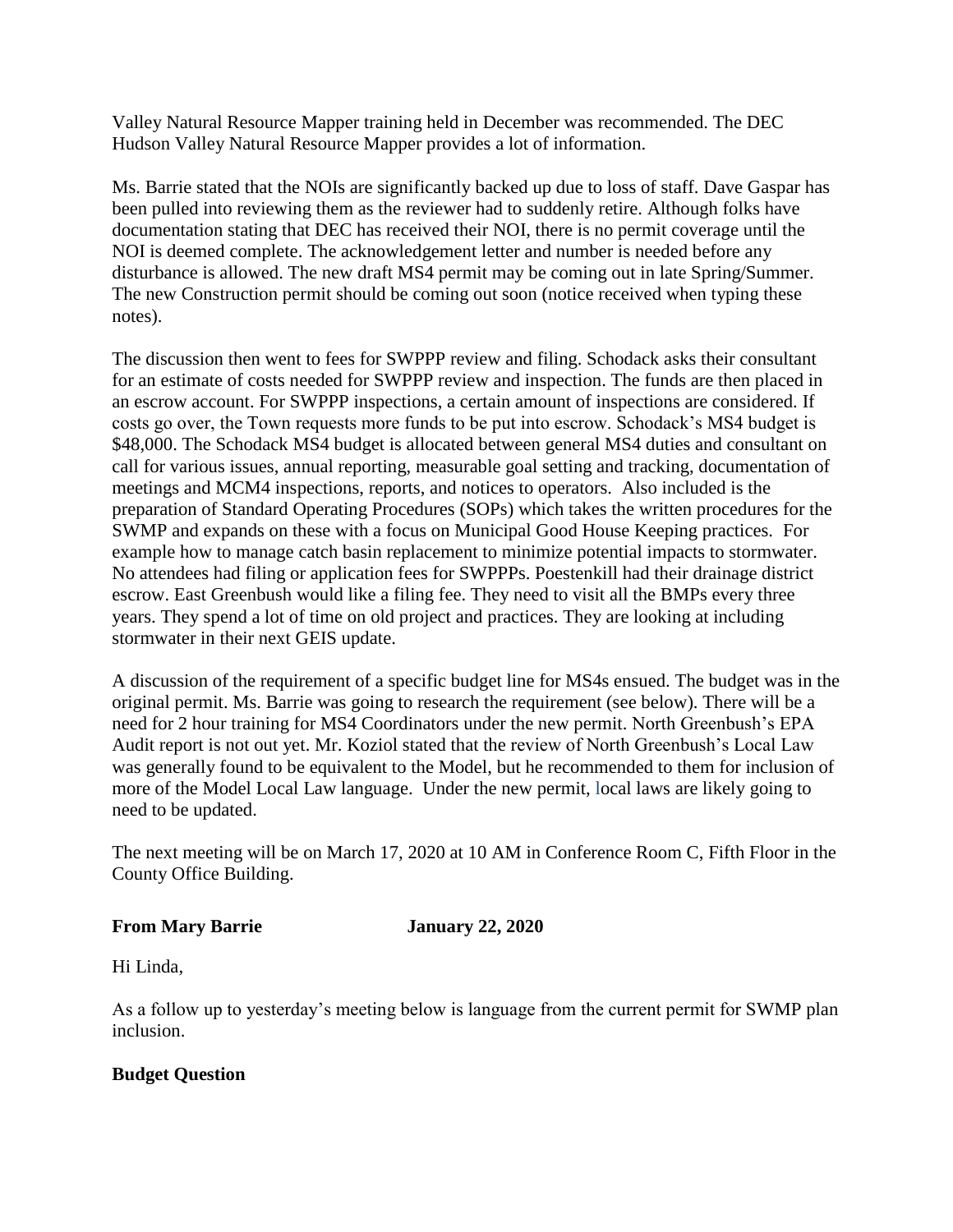*Covered entities* can create their *SWMP plan* individually, with a group of other individual *covered entities* or a coalition of *covered entities*, or through the work of a third party entity. Documents to include are: applicable local laws, inter-municipal agreements and other legal authorities; staffing and staff development programs and organization charts; program budget; policy, procedures, and materials for each minimum measure; outfall and small MS4 system maps; stormwater management practice selection and measurable goals; operation and maintenance schedules; documentation of public outreach efforts and public comments; submitted construction site SWPPPs and review letters and construction site inspection reports.

## **Notice of Intent issues:**

If a consultant asks you as the MS4 coordinator about the status of an NOI, tell the consultant to contact Mary Barrie or Bonnie Starr in Region 4 DEC. We will forward the inquiry to the Central Office in Albany. We need to provide the information below and we will get back to you.

- For paper NOIs
	- o NOI submission date
	- o Project owner
	- o Project location
	- o MS4 Acceptance form
- For eNOIs
	- o NOI submission number
	- o NOI submission date
	- o Project owner
	- o Project location
	- o Generate a pdf of the eNOI submission from NForm system
	- o MS4 Acceptance form

Here is the link to website for eNOI O&A's: [http://www.dec.ny.gov/docs/water\\_pdf/constnoiqa2014.pdf](http://www.dec.ny.gov/docs/water_pdf/constnoiqa2014.pdf)

This is an excerpt from the Q&A:

# **POST SUBMISSION PROCESS**

## **Does the 5 day review period start as soon as it is submitted?**

No. The Construction General Permit sets the time frame for coverage from the date the Department receives a **complete** NOI. The Department will review the submission and either notify you that additional information is needed or deem it complete. NOIs that are deemed complete will be issued an NOI Acknowledgement letter that provides the permit number and date that coverage will begin. You cannot begin construction until you have received and complied with the conditions of your letter of acknowledgement.

**Mary O. Barrie** Environmental Program Specialist Region 4 **New York State Department of Environmental Conservation**